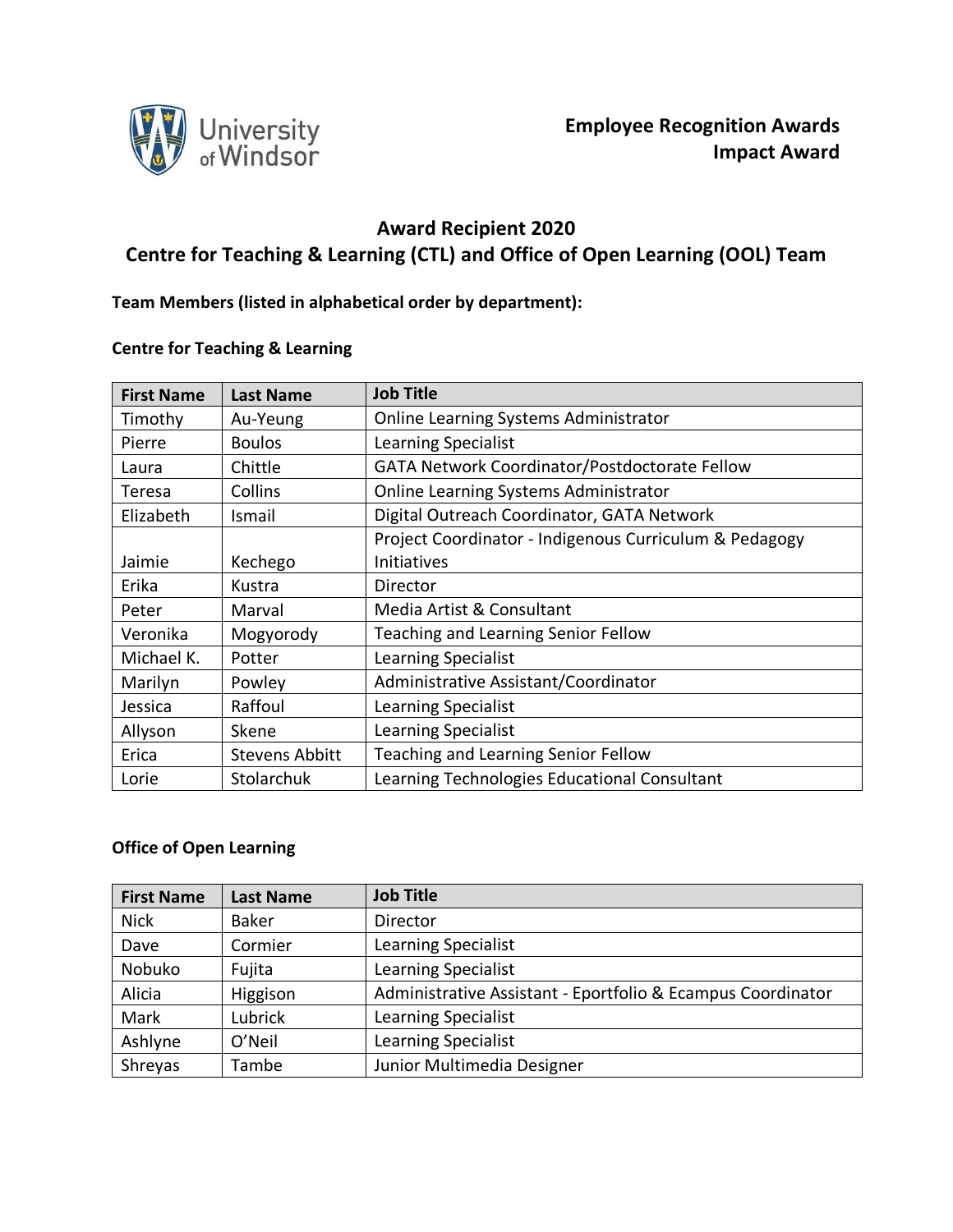# **Student Employees**

This award also recognizes the efforts and outstanding contributions of the student employees who worked in these areas to support the shift to remote teaching/learning.

### **Centre for Teaching & Learning**

| <b>First Name</b> | <b>Last Name</b> | <b>Job Title</b>                         |
|-------------------|------------------|------------------------------------------|
| Niwit             | Aryal            | Senior LMS Project Assistant             |
| Aisha             | Badi             | <b>Student Online Learning Assistant</b> |
| Nathan            | Cherry           | <b>Student Online Learning Assistant</b> |
| Ronak             | Doowd            | <b>Student Online Learning Assistant</b> |
| Zorka             | Globarevic       | <b>Student Online Learning Assistant</b> |
| Muhammad          | Harris           | <b>Student Online Learning Assistant</b> |
| Sehaj             | Khaira           | <b>Student Online Learning Assistant</b> |
| Zorain            | Khan             | <b>Student Online Learning Assistant</b> |
| Jaegar            | King             | <b>Student Online Learning Assistant</b> |
| Lidia             | Kojic            | <b>Student Online Learning Assistant</b> |
| Lauren            | Sabourin         | Senior LMS Project Assistant             |
| <b>Brandon</b>    | Sabourin         | <b>LMS Project Assistant</b>             |
| Marlene           | Sebastian        | <b>LMS Project Assistant</b>             |
| Abdullah          | Shahid           | <b>Student Online Learning Assistant</b> |
| Dylan             | Smith            | <b>Student Online Learning Assistant</b> |
| <b>Nick</b>       | Zuidema          | <b>Student Online Learning Assistant</b> |

# **Office of Open Learning**

| <b>First Name</b>              | <b>Last Name</b> | <b>Job Title</b>                  |
|--------------------------------|------------------|-----------------------------------|
| Abdul (Aziz)                   | Abdul            | <b>Online Learning Tech Rover</b> |
| Anas/ Abdul Hamid Abdul Majeed | Al-Chalabi       | <b>Online Learning Assistant</b>  |
| Sanober                        | Ali              | <b>Online Learning Assistant</b>  |
| Tariq                          | Al-Rfouh         | <b>Online Learning Assistant</b>  |
| Elijah                         | Annoh-Waithe     | <b>Online Learning Assistant</b>  |
| <b>Steve</b>                   | Ao               | <b>Online Learning Tech Rover</b> |
| Isabella                       | <b>Bobbie</b>    | <b>Online Learning Tech Rover</b> |
| Mikayla                        | <b>Bornais</b>   | <b>Online Learning Tech Rover</b> |
| Ming                           | Chen             | <b>Online Learning Tech Rover</b> |
| Georgina                       | Colthurst        | <b>Online Learning Tech Rover</b> |
| <b>Bailey</b>                  | Csabai           | <b>Online Learning Assistant</b>  |
| Alexandra                      | <b>Difazio</b>   | <b>Online Learning Tech Rover</b> |
| Mohamed                        | Eldabagh         | <b>Online Learning Assistant</b>  |
| Skyla                          | Froese           | <b>Online Learning Tech Rover</b> |
| Tylene                         | Gall             | <b>Online Learning Assistant</b>  |